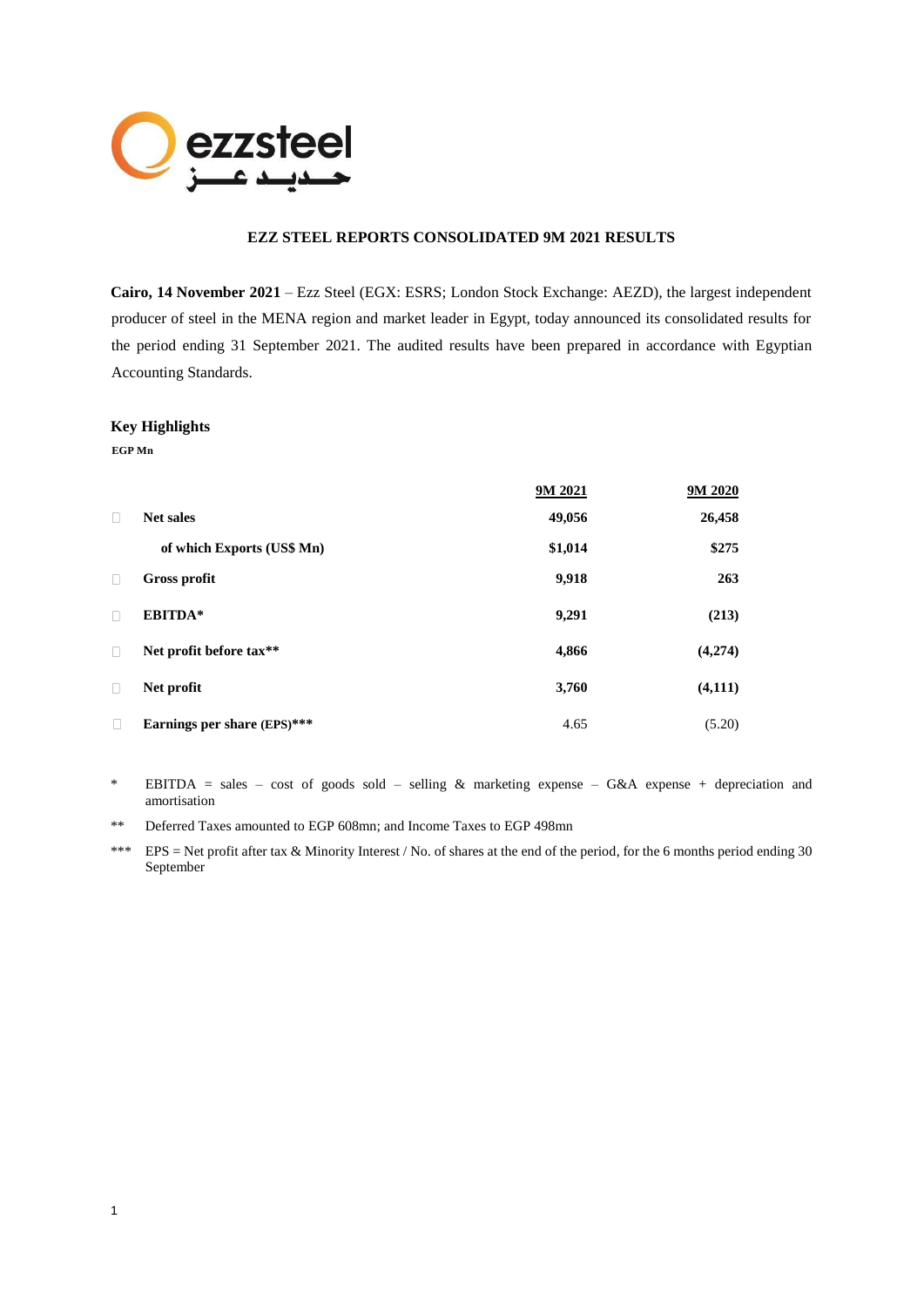# **For further information: Ezz Steel**

| Ahmed Nabil | $+20227989844$ | $+20$ 100 177 7703 |
|-------------|----------------|--------------------|
| Haya Azab   | $+20227989900$ | +20 122 998 8739   |

# **Comment**

Commenting on the results, the board issued the following notes to the shareholders:

- Sales during 9M21 amounted to EGP 49,056 million compared to the EGP 26,458 million recorded during 9M20. Rebar sales constituted 52% of total sales, and HRC sales 46%. Sales totalled EGP 18,639 million during 3Q21.
- Ezz Steel achieved a record export sales value which exceeded USD 1 billion in the first nine months of 2021. Exports amounted to USD 1,014 million, of which Hot Rolled Coil (HRC) sales contributed USD 822 million and Wire Rod sales USD 191 million. Exports sales during 3Q21 amounted to USD 427 million, of which HRC sales contributed USD 346 million from and Wire Rod sales USD 81 million.
- Net profit after tax amounted to EGP 3,760 million during 9M21. The net profit after tax achieved during 3Q21 of EGP 1,363 million underscores the upward trend of the results during the current fiscal year.
- The positive contribution of Ezz Flat Steel (EFS) and Ezz Rolling Mills (ERM), wholly owned by Ezz Dekheila Steel, Alexandria (EZDK), continued following the group's restructuring. EFS and ERM achieved a combined net profit amounting to EGP 926 million during 9M21 and EGP 415 million during 3Q21. Their profits are reflected in the net profit of EZDK, and thus on the consolidated net profit of Ezz Steel.

# **About Ezz Steel**

Ezz Steel is the largest steel producer in the Arab World and North Africa according to the World Top Steel Makers for 2020 published by World Steel Association (WSA). The Company is the Egyptian market leader with a total capacity of 7 million tonnes of finished steel products per annum. Ezz Steel was established on 2/4/1994 as an Egyptian joint stock company in accordance with the provisions of Law No. 159 for the year 1981.

In 2020, the Company produced 3.1 million tonnes of long products (typically used in construction) and 1.3 million tonnes of flat products (typically used in engineering industries, automotive, steel pipes and consumer products). Ezz Steel deploys the latest in modern steel-making technology and is committed to further increasing vertical integration across its plants, boosting operational flexibility.

# **Operational Review**

All of the below financial breakdowns are based on Ezz Steel's consolidated financials, which include the consolidated financial performance of EZDK. Following the latter's acquisition of EFS/ERM, both are full subsidiaries of EZDK.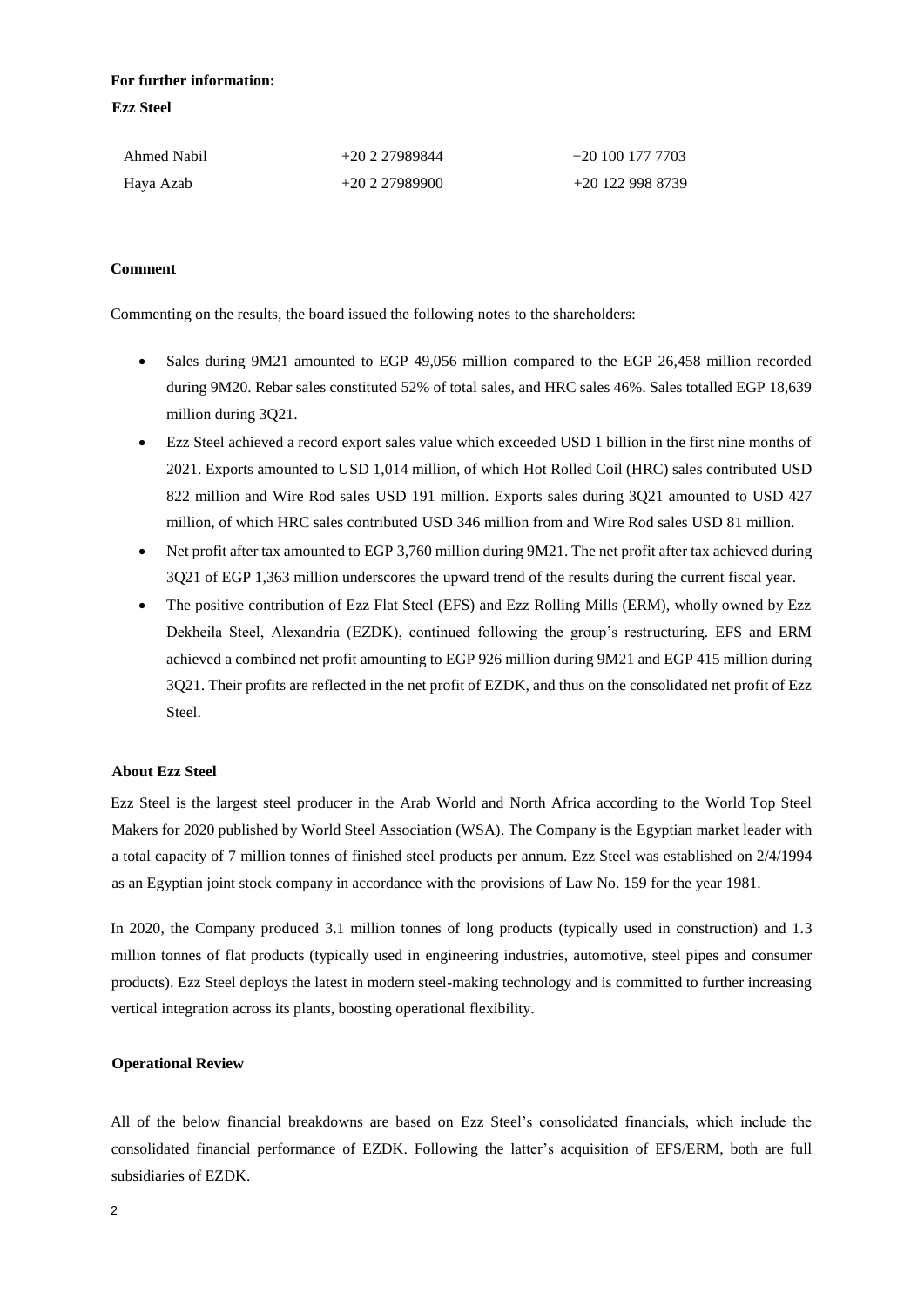#### **Sales**

| $EGP M n^*$  | <b>Ezz Steel</b><br><b>Standalone</b> | <b>EZDK</b><br><b>Consolidated</b> | <b>Ezz Steel</b><br><b>Consolidated</b> |
|--------------|---------------------------------------|------------------------------------|-----------------------------------------|
| Long         | 7,874                                 | 17,800                             | 25,674                                  |
| Flat         | $\overline{\phantom{a}}$              | 22,743                             | 22,743                                  |
| Others       | $\overline{\phantom{a}}$              | 639                                | 639                                     |
| <b>Total</b> | 7,874                                 | 41,183                             | 49,056                                  |

Consolidated net sales for 9M 2021 were EGP 49,056 million.

\*after the elimination of intercompany transactions.

Long steel products accounted for EGP 25.7 billion, or 52% of sales in 9M 2021, while flat steel products represented 46% of sales at EGP 22.7 billion. Long product exports accounted for 12% of total long sales. Flat product exports accounted for 57% of total flat sales.

| <b>Sales Value</b> |                 |               |               |               |
|--------------------|-----------------|---------------|---------------|---------------|
| <b>EGPMn</b>       | <b>Domestic</b> | $\frac{0}{0}$ | <b>Export</b> | $\frac{0}{0}$ |
| Long               | 22,656          | 88%           | 3,018         | 12%           |
| Flat               | 9,789           | 43%           | 12,953        | 57%           |

Long sales volume decreased 2% from 760 thousand tonnes in Q2 2021 to 742 thousand tonnes in Q3 2021. Long sales volumes were 2.10 million tonnes during 9M 2021; flat sales were 1.5 million tonnes in 9M 2020.

The group's consolidated sales volumes totalled 3.6 million tonnes in 9M 2021.

### **Production**

Long steel production volumes totalled 2.2 million tonnes during 9M 2021. Flat steel production volumes reached 1.6 million tonnes for the period.

# **Cost of Goods Sold**

Consolidated Cost of Goods Sold for 9M 2021 represented 80% of sales. Gross profit margin reached 20% in 9M 2021.

Ezz Steel Standalone reported a COGS/Sales ratio of 89% for 9M 2021.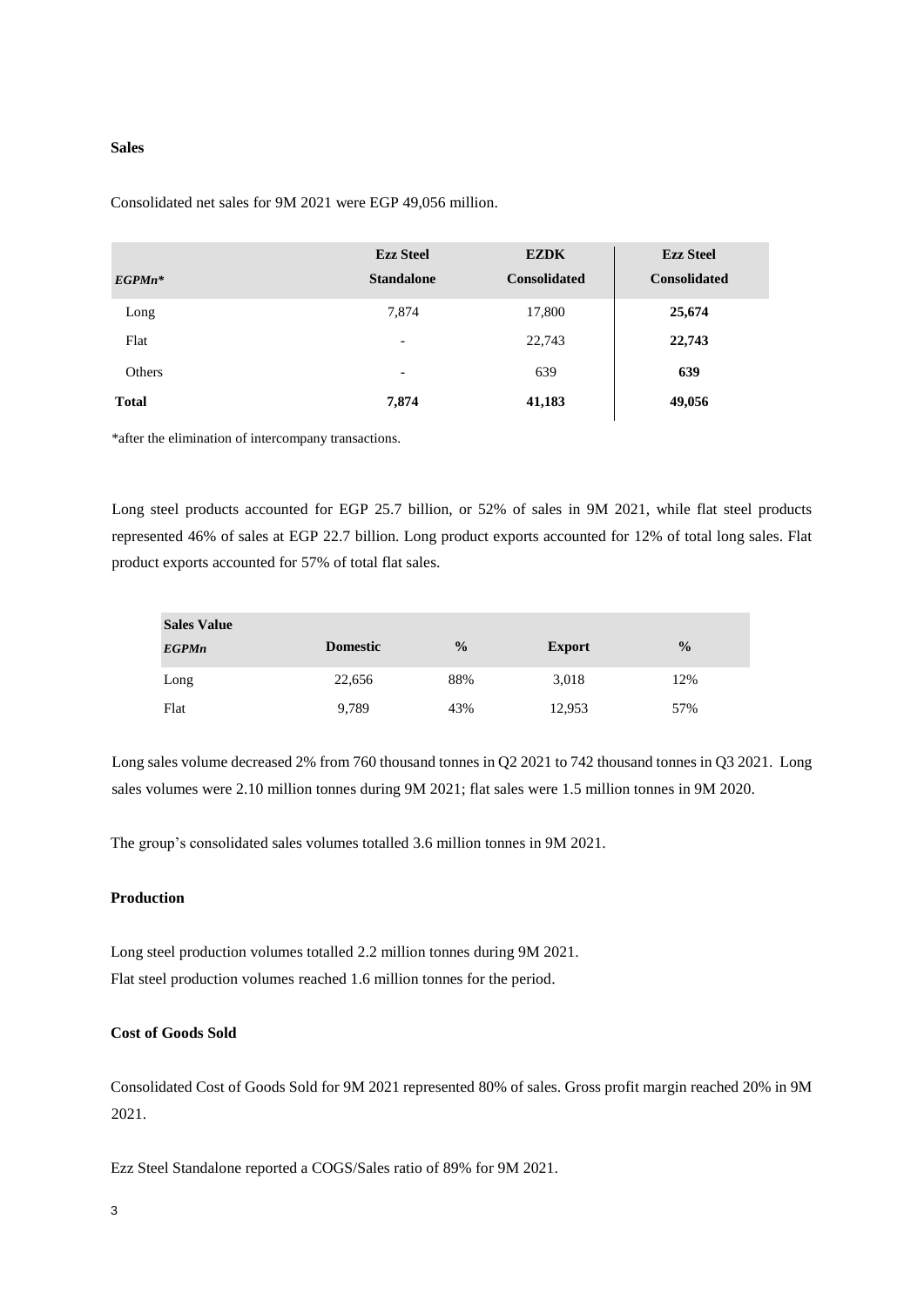|                   | <b>ESR</b>        | <b>EZDK</b>         | <b>Ezz Steel</b>    |
|-------------------|-------------------|---------------------|---------------------|
| $EGP M n^*$       | <b>Standalone</b> | <b>Consolidated</b> | <b>Consolidated</b> |
| Sales             | 7,874             | 41,183              | 49,056              |
| <b>COGS</b>       | 7,011             | 32,127              | 39,138              |
| <b>COGS/Sales</b> | 89%               | 78%                 | 79.8%               |

\*after the elimination of intercompany transactions.

# **Gross profit**

Gross profit of 9.9 billion was recorded for 9M 2021 for Ezz Steel consolidated.

# **EBITDA**

Ezz Steel consolidated EBITDA for 9M 2021 amounted to EGP 9.3 billion.

# **Tax**

During 9M 2021, Ezz Steel had deferred taxes in the amount of EGP 608 million and income tax of EGP 498 million.

# **Net profit**

Net profit after tax reached EGP 3.8 billion in 9M 2021.

### **Net result after tax and minority interests**

Net result after tax and minority interests recorded a profit of EGP 2.5 billion for 9M 2021.

# **Liquidity and capital resources**

At the end of the period, Ezz Steel had cash on hand of EGP 3.3 billion and net debt of EGP 34.7 billion.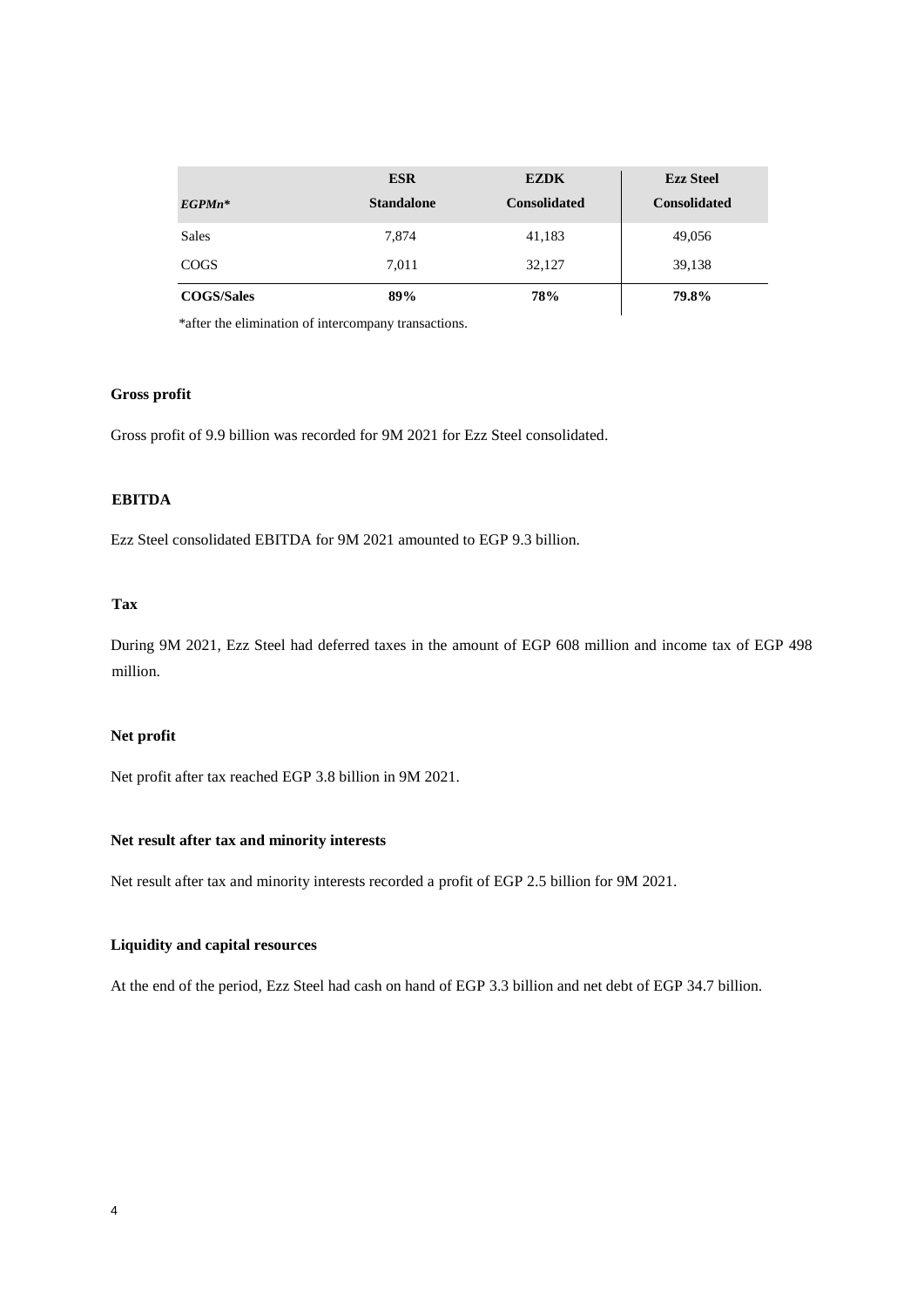### **Outlook**

Global steel consumption continues to increase annually. It reached 1,461 million tons during 9M21, a significant increase of 8% compared to 9M20. Iron & Steel analysts estimate that 2021 consumption will reach 1.95 billion tons, an increase of 6% over 2020, then to 2 billion tons in 2022, an increase of 2.6% over 2021. This growth would positively affect Ezz Steel's ability to maintain its export momentum.

Domestic consumption, of both rebar and flat steel, is expected to witness healthy growth in 2022. This is attributable to the unrealized latent demand that resulted from the suspension of the issuance of building permits in 2020, and then the implementation of the new building regulations that took time for the different parties to become acquainted with its application details. Furthermore, the elevated level of national projects' activities is maintained. Worth noting in particular the "Decent Life Project", which begins in 4Q21, and aims to develop the 4,700 villages in the Egyptian countryside.

| <b>EZDK Standalone</b><br>Sales (EGP):      |            | 9M 2021 | 9M 2020 | Q3 2021 | Q2 2021 |
|---------------------------------------------|------------|---------|---------|---------|---------|
| Value:                                      | Mn         | 32,555  | 24,876  | 12,804  | 10,904  |
| Volume:                                     |            |         |         |         |         |
| Long:                                       | 000 Tonnes | 1,449   | 1,559   | 524     | 535     |
| Flat:                                       | 000 Tonnes | 830     | 743     | 253     | 267     |
| Exports as % of Sales:                      |            |         |         |         |         |
| Long:                                       |            | 17%     | 11%     | 19%     | 12%     |
| Flat:                                       |            | 50%     | 43%     | 57%     | 52%     |
| EBITDA:                                     | Mn         | 5,700   | 687     | 1,784   | 2,057   |
| <b>Production:</b>                          |            |         |         |         |         |
| Long Products:                              | 000 Tonnes | 1,435   | 1,180   | 471     | 477     |
| <b>Flat Products:</b>                       | 000 Tonnes | 833     | 770     | 281     | 273     |
| Billets:                                    | 000 Tonnes | 1,548   | 1,291   | 527     | 521     |
| <b>Ezz Steel Standalone</b><br>Sales (EGP): |            | 9M 2021 | 9M 2020 | Q3 2021 | Q2 2021 |
| Value:                                      | Mn         | 8,983   | 4,703   | 4,196   | 2,694   |
| Volume:                                     | 000 Tonnes | 644     | 551     | 246     | 222     |
| Exports as % of Sales:                      |            |         |         |         |         |
| EBITDA:                                     | Mn         | 669     | (101)   | 227     | 229     |
| <b>Production:</b>                          |            |         |         |         |         |
| Long Products:                              | 000 Tonnes | 644     | 570     | 225     | 225     |
| <b>Billets:</b>                             | 000 Tonnes | 649     | 591     | 208     | 217     |

#### **Divisional Overview**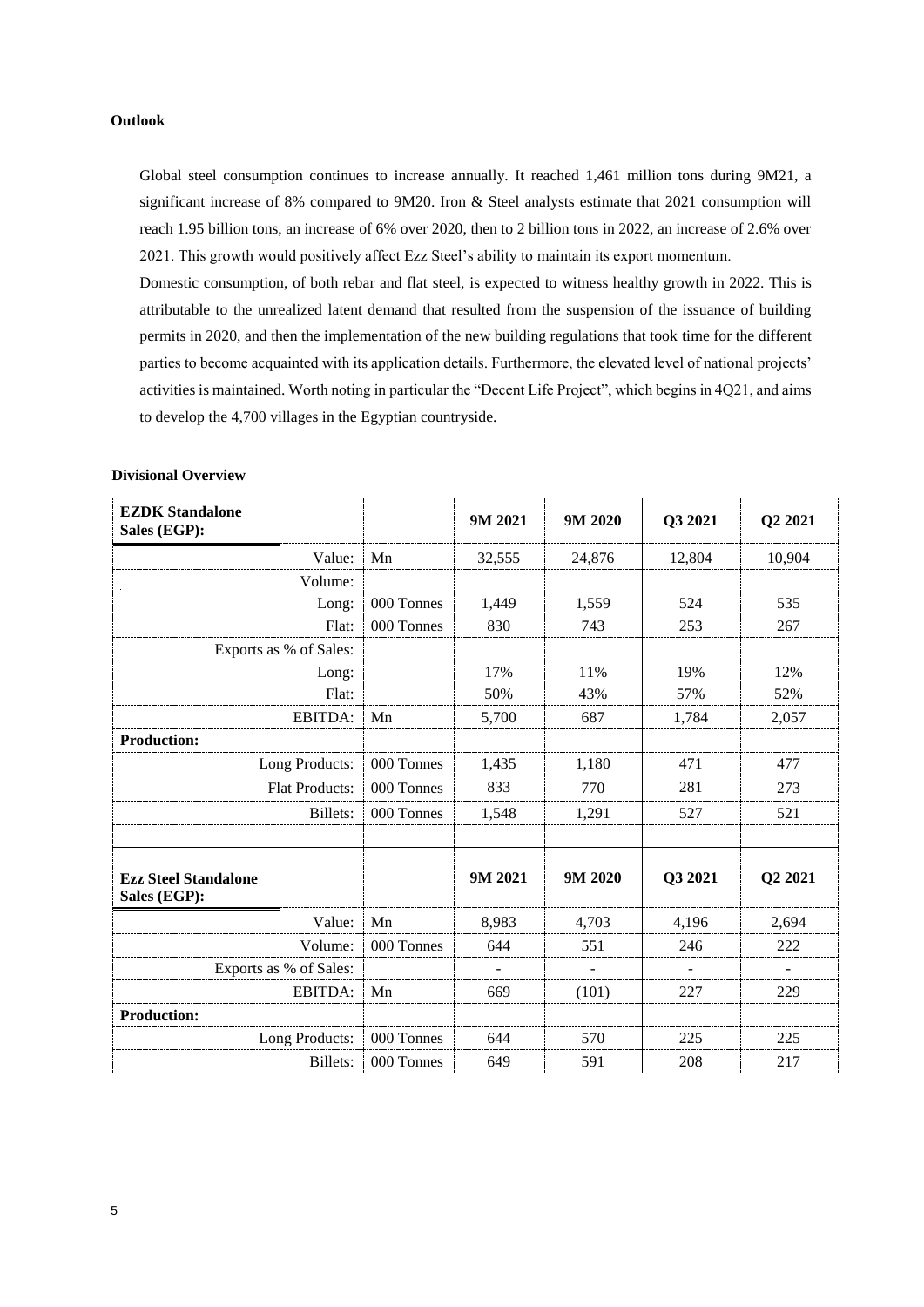| <b>EZDK</b> Consolidated<br>Sales (EGP):                |            | 9M 2021 | 9M 2020  | Q3 2021 | Q2 2021 |
|---------------------------------------------------------|------------|---------|----------|---------|---------|
| Value:                                                  | Mn         | 43,834  | 22,982   | 17,322  | 14,793  |
| Volume:                                                 |            |         |          |         |         |
| Long:                                                   | 000 Tonnes | 1,488   | 1,774    | 521     | 540     |
| Flat:                                                   | 000 Tonnes | 1,543   | 819      | 505     | 503     |
| Exports as % of Sales:                                  |            |         |          |         |         |
| Long:                                                   |            | 17%     | 10%      | 19%     | 12%     |
| Flat:                                                   |            | 57%     | 44%      | 61%     | 57%     |
| EBITDA:                                                 | Mn         | 8,658   | (84)     | 3,079   | 3,057   |
| <b>EBT</b>                                              | Mn         | 4,535   | (3,656)  | 1,822   | 1,568   |
| Net Profit                                              | Mn         | 3,235   | (3, 471) | 1,175   | 1,030   |
| <b>Production:</b>                                      |            |         |          |         |         |
| Long Products:                                          | 000 Tonnes | 1,526   | 1,845    | 501     | 503     |
| <b>Flat Products:</b>                                   | 000 Tonnes | 1,579   | 902      | 534     | 545     |
| Billets:                                                | 000 Tonnes | 1,582   | 1,926    | 527     | 523     |
| <b>Ezz Steel</b><br><b>Consolidated</b><br>Sales (EGP): |            | 9M 2021 | 9M 2020  | Q3 2021 | Q2 2021 |
| Value:                                                  | Mn         | 49,056  | 26,458   | 18,639  | 16,919  |
| Volume:                                                 |            |         |          |         |         |
| Long:                                                   | 000 Tonnes | 2,096   | 2,321    | 742     | 760     |
| Flat:                                                   | 000 Tonnes | 1,542   | 819      | 504     | 505     |
| Exports as % of Sales:                                  |            |         |          |         |         |
| Long:                                                   |            | 12%     | 7%       | 14%     | 8%      |
| Flat:                                                   |            | 57%     | 44%      | 61%     | 57%     |
| EBITDA:                                                 | Mn         | 9,291   | (213)    | 3,303   | 3,287   |
| <b>EBT</b>                                              | Mn         | 4,866   | (4,274)  | 1,946   | 1,676   |
| Net Profit                                              | Mn         | 3,760   | (4, 111) | 1,363   | 1,209   |
| <b>Production:</b>                                      |            |         |          |         |         |
| Long Products:                                          | 000 Tonnes | 2,171   | 2,415    | 727     | 728     |
| <b>Flat Products:</b>                                   | 000 Tonnes | 1,579   | 902      | 534     | 545     |
| <b>Billets:</b>                                         | 000 Tonnes | 2,231   | 2,518    | 735     | 740     |
|                                                         |            |         |          |         |         |